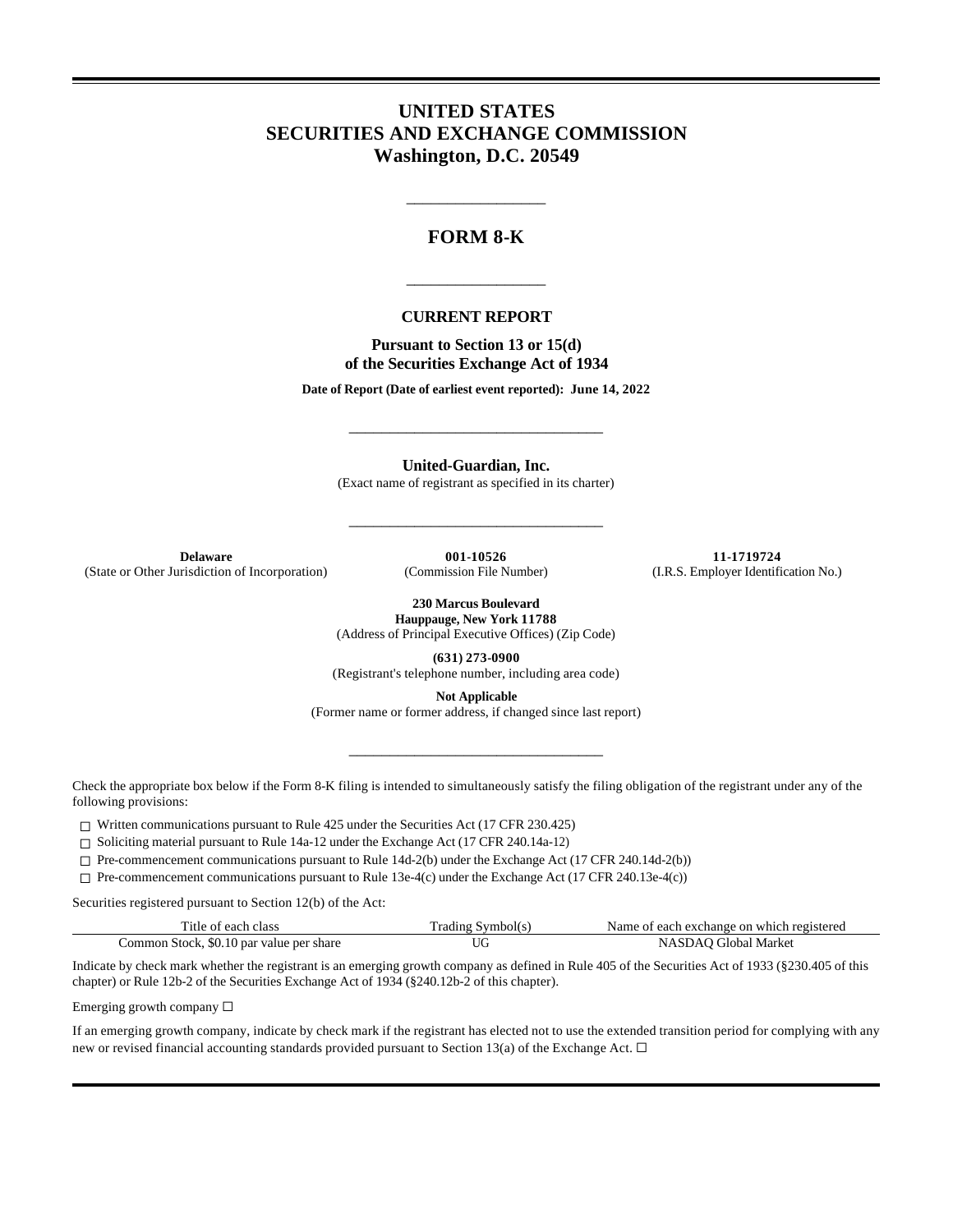#### **Item 8.01. Other Events.**

On June 14, 2022, the Registrant issued a press release, a copy of which is attached hereto as Exhibit 99.1 and is incorporated herein by reference.

#### **Item 9.01. Financial Statements and Exhibits.**

- 99.1 Press Release dated June 14, 2022
- 104 Cover Page Interactive Data File (embedded within the Inline XBRL document)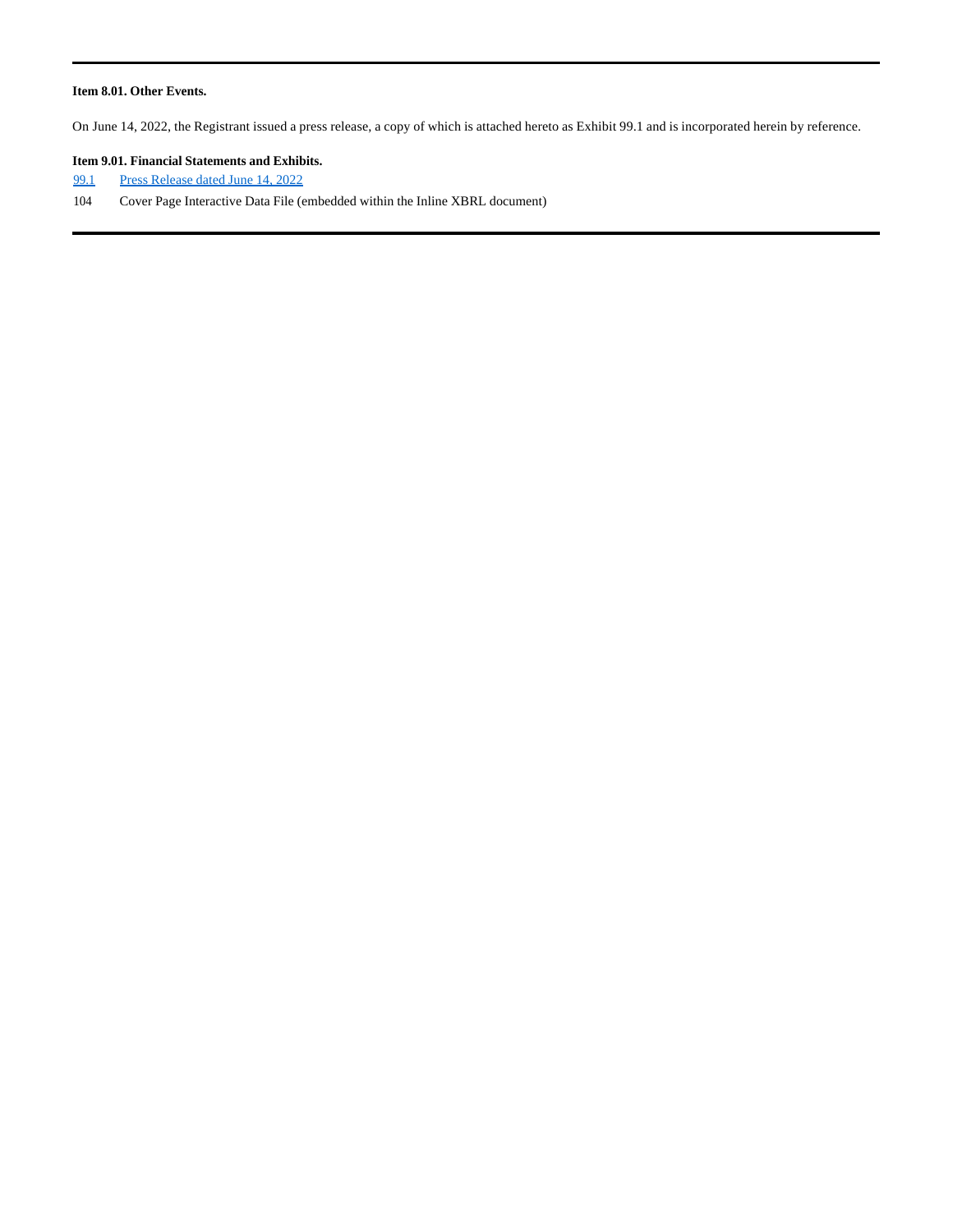#### **SIGNATURE**

Pursuant to the requirements of the Securities Exchange Act of 1934, the registrant has duly caused this report to be signed on its behalf by the undersigned hereunto duly authorized.

### **United-Guardian, Inc.**

Date: June 14, 2022 By: /s/ Ken Globus

Ken Globus President